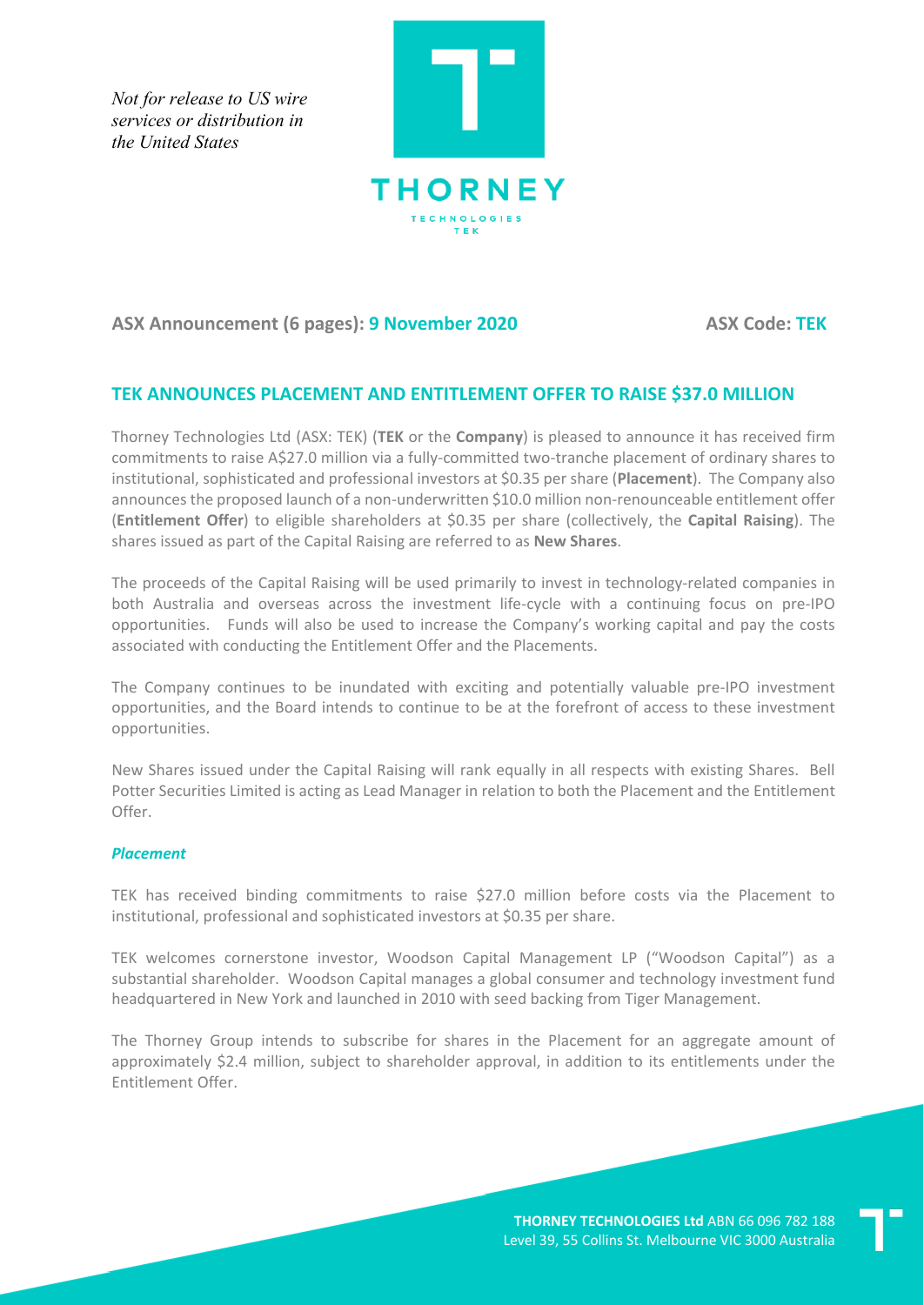The Placement will be completed in two tranches:

- Tranche 1: issue of 37,142,858 New Shares, representing 15% of issued capital, to raise approximately \$13,000,000; and
- Tranche 2: issue of 40,000,000 New Shares to raise approximately \$14,000,000, subject to shareholder approval.

Tranche 1 of the Placement will be issued under the Company's existing ASX Listing Rule 7.1 placement capacity. The Tranche 1 Placement shares are expected to settle on Thursday, 12 November 2020.

The Tranche 2 Placement shares will be issued subject to the Company receiving shareholder approval under ASX Listing Rule 7.1. Shareholder approval will also be sought under ASX Listing Rule 10.11 in relation to Thorney Group's, Alan Fisher's and Martin Casey's participation in the Tranche 2 Placement.

TEK Chairman, Alex Waislitz said: "We are delighted with the support shown by new and existing investors, with bids received well in excess of amounts raised under the Placement. We are pleased to welcome Woodson Capital Management as a substantial shareholder in TEK".

## *Entitlement Offer*

The Company is also pleased to announce its intention to offer eligible shareholders with a registered address in Australia or New Zealand on the Record Date of 7.00pm (Melbourne time) on Thursday, 12 November 2020 (**Eligible Shareholders**) the opportunity to participate in a non-underwritten nonrenounceable entitlement offer to raise up to approximately \$10,000,000 (**Entitlement Offer**). Under the Entitlement Offer, Eligible Shareholders are invited to subscribe for 1 new share for every 9 existing ordinary shares held on the Record Date. New Shares issued to investors under the Tranche 1 Placement will not be entitled to participate in the Entitlement Offer.

Under the Entitlement Offer, the Company will issue up to 28,587,247 new shares at \$0.35 per share to raise up to approximately \$10,000,000.

Eligible Shareholders who accept their Entitlement under the Entitlement Offer in full will have the opportunity to apply for additional New Shares in excess of their Entitlement up to a maximum of 400% of their entitlement (subject to scale back at the sole discretion of the Company) under a top-up facility (**Top-up Offer**).

To the extent that there remains any short fall of New Shares taken up by Eligible Shareholders (including after the application of the Top Up Offer), New Shares may be issued by the Company's Board at its discretion to institutional, sophisticated and professional investors within 3 months of the close of the Entitlement Offer under a further short fall offer.

The Entitlement Offer will open on Monday, 16 November 2020 and close at 5.00pm on Monday, 30 November 2020. Fractional entitlements will be rounded up to the nearest whole share. All New Shares in the Entitlement Offer will be issued at \$0.35 per New Share which represents an 18% discount to the Company's most recent unaudited after tax NTA of 42.8 cents per share as at 31 October 2020, as announced to ASX on 5 November 2020.

The Company's closing price on ASX on Thursday, 5 November 2020 was \$0.34, which was the last full day shares traded on ASX before the announcement of the Entitlement Offer.

The 5 day VWAP of the Shares for the period up to Thursday, 5 November 2020, being the last full day Shares traded on ASX before the announcement of the Entitlement Offer, was \$0.3326.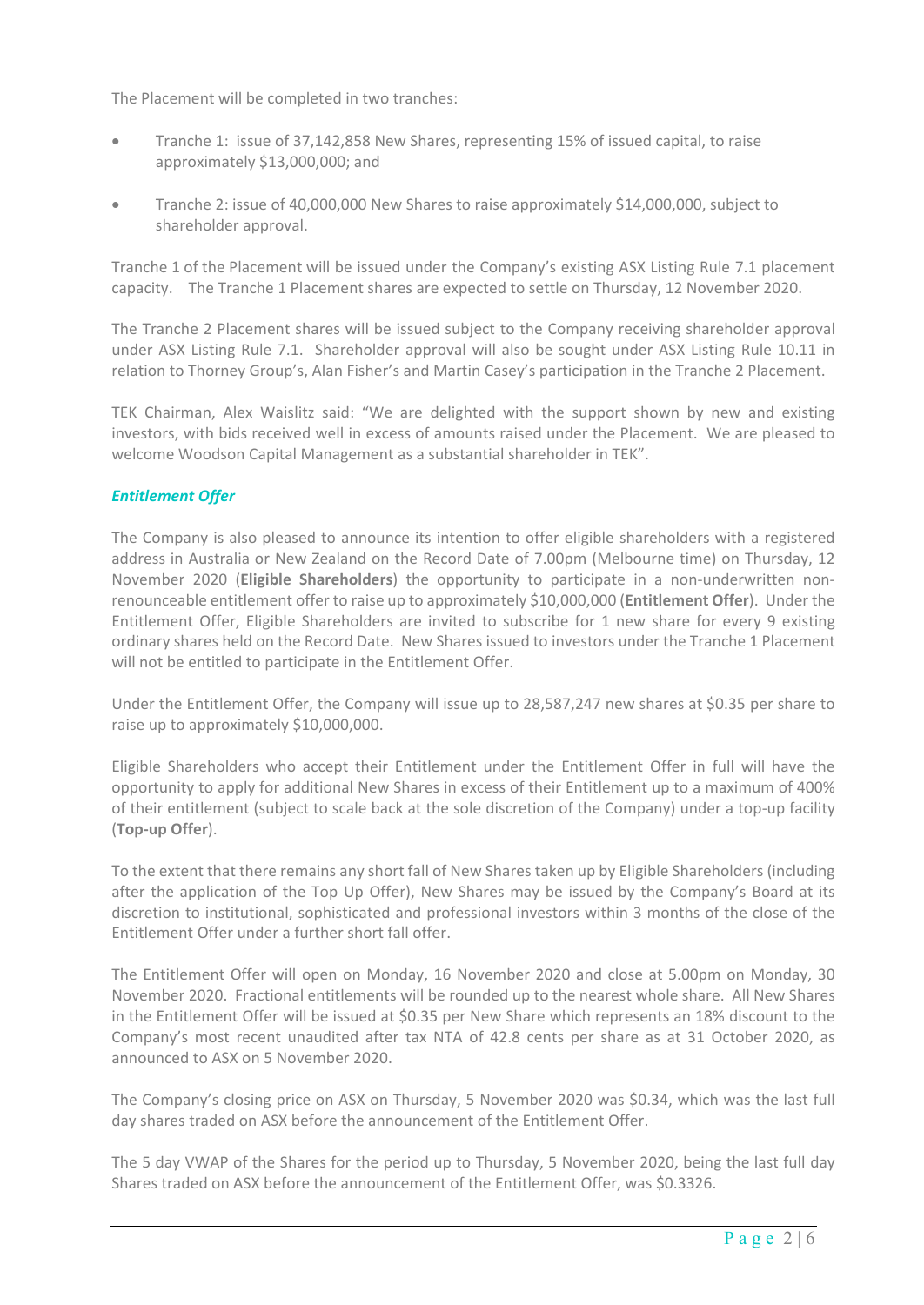The Thorney Group (and it associates), as well as all the Company's Directors, will be taking up their full entitlement under the Entitlement Offer.

Entitlements cannot be traded on the ASX or transferred. Eligible Shareholders who do not take up their entitlements under the Entitlement Offer in full or in part will not receive any value in respect to those entitlements taken up.

Full details on the Entitlement Offer will be set out in the Offer Booklet, which you should read carefully and in its entirety. The Entitlement Offer Booklet is anticipated to be provided to Eligible Shareholders on Monday, 16 November 2020.

New Shares in respect of the Entitlement Offer (and under the Top-up Offer) will be quoted on a deferred settlement basis from market open on Tuesday, 1 December 2020 and issued on Monday, 7 December 2020. It is the responsibility of Eligible Shareholders to determine their allocation prior to trading in New Shares. Eligible Shareholders should only sell up to the amount of New Shares applied for under their entitlement and not trade any additional New Shares applied for under the Top Up Offer as there is no assurance as to the level of allocations under the Top Up Offer. Eligible Shareholders who sell New Shares before they receive confirmation of their allotment will do so at their own risk.

Eligible Shareholders should read the Entitlement Offer Booklet in full before deciding whether to subscribe for New Shares. Eligible Shareholders who wish to acquire New Shares under the Entitlement Offer will need to complete, or otherwise apply in accordance with, the personalised entitlement and acceptance form that will accompany the Entitlement Offer Booklet.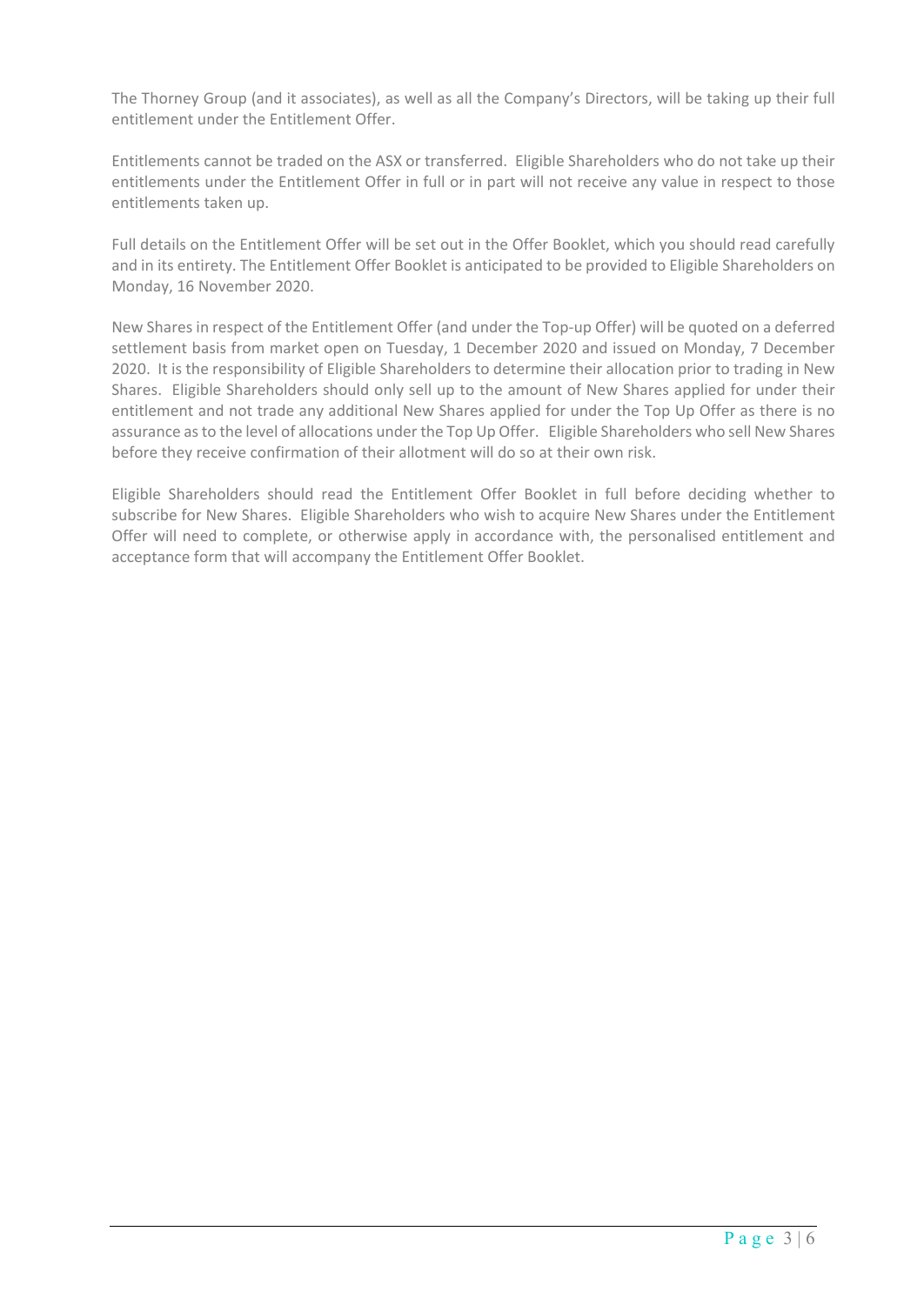### *Indicative timetable for the Capital Raising*

| Event                                                                                                                               | <b>Time</b>                          |
|-------------------------------------------------------------------------------------------------------------------------------------|--------------------------------------|
| <i>*Trading halt</i>                                                                                                                | 6 November 2020                      |
| *ASX announcement of Capital Raising                                                                                                | Monday, 9 November 2020              |
| Ex Date - date on which Shares commence trading<br>without an entitlement to participate in the<br>Entitlement Offer                | Wednesday, 11 November 2020          |
| Record Date (7.00 pm Melbourne time) for<br>entitlements to participate in Entitlement Offer                                        | Thursday, 12 November 2020           |
| Settlement date for New Shares under Tranche 1<br>of the Placement                                                                  | Thursday, 12 November 2020           |
| New Shares issued under Tranche 1 of the<br>Placement commence trading                                                              | Monday, 16 November 2020             |
| Entitlement Offer Booklet and Entitlement and<br>Acceptance Forms<br>dispatched to<br>Eligible<br>Shareholders and announced to ASX | Monday, 16 November 2020             |
| Opening date for the Entitlement Offer                                                                                              | Monday, 16 November 2020             |
| Dispatch of revised AGM notice of meeting<br>materials                                                                              | Monday, 16 November 2020             |
| Closing date for the Entitlement Offer (and Top-up<br>Offer)                                                                        | 5.00pm on Monday, 30 November 2020   |
| Deferred settlement trading for Entitlement Offer<br>(and Top-up Offer) commences                                                   | Tuesday, 1 December 2020             |
| Announce results of Entitlement Offer including<br>undersubscriptions (if any)                                                      | Thursday, 3 December 2020            |
| Allotment of New Shares under the Entitlement<br>Offer (and Top-up Offer)                                                           | Monday, 7 December 2020              |
| New Shares issued under the Entitlement Offer<br>(and Top-up Offer) commence normal trading on<br><b>ASX</b>                        | Tuesday, 8 December 2020             |
| Dispatch of holding statements for New Shares<br>issued under the Entitlement Offer (and Top-up<br>Offer)                           | Tuesday, 8 December 2020             |
| <b>AGM held</b>                                                                                                                     | 12.00pm on Tuesday, 15 December 2020 |
| Allotment of New Shares under Tranche 2<br>Placement (subject to shareholder approval at the<br>AGM)                                | Monday, 21 December 2020             |
| Normal settlement trading for New Shares issued<br>under Tranche 2 Placement                                                        | Tuesday, 22 December 2020            |

*The above dates other than those marked with an asterisk (\*) are indicative only and are subject to change. The Company reserves the right to amend this indicative timetable at any time and in particular (subject to the Corporations Act and ASX Listing Rules), to extend the latest date for receipt of entitlement and acceptance forms, to accept late entitlement and acceptance forms either generally or in particular cases, or to cancel the Capital Raising without prior notice.*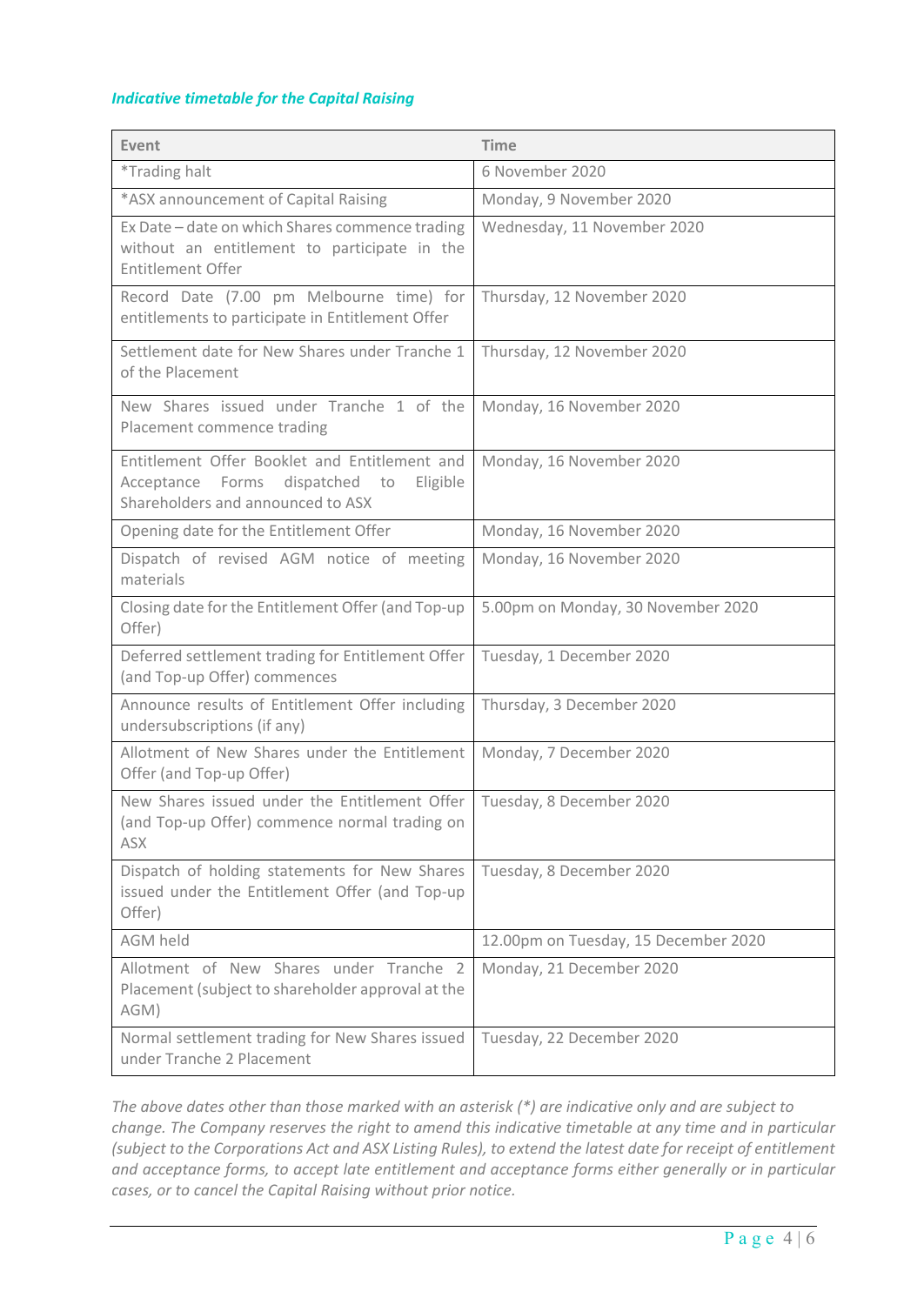### *Annual General Meeting – proposed change of date and additional shareholder resolutions*

Further to the ASX announcement lodged today, the Company has proposed to change the date for its Annual General Meeting to 12.00pm (AEDT) on Tuesday, 15th December 2020 and to re-issue the Notice of Meeting and Explanatory Statement. The Company's decision to change the date of its Annual General Meeting has been made so as to include certain resolutions in relation to the Placement to be considered by the Company's shareholders.

A revised Notice of Meeting, Explanatory Statement and Proxy Form will be sent to shareholders on or around Monday, 16 November 2020.

### *Further information*

Offers of the New Shares under the Capital Raising will be made under an arrangement between the Company and Bell Potter Securities Ltd (AFSL 243480) (**Authorised Intermediary**) in accordance with section 911A(2)(b) of the Corporations Act. The Company has authorised the Authorised Intermediary to make offers to arrange for the issue of the New Shares under the Capital Raising and the Company will only issue the New Shares in accordance with the offers.

Arnold Bloch Leibler is acting as legal adviser to the Company in relation to the Capital Raising.

On behalf of the Board, I thank you for your continued support as a shareholder and I encourage you to consider this investment opportunity.

This announcement has been authorised for release by the Board of Directors.

Yours sincerely

**Alex Waislitz** Chairman

- ENDS –

### **IMPORTANT NOTICE AND DISCLAIMER**

*This release is for information purposes only and is not financial product or investment advice or a recommendation to acquire shares (nor does it or will it form any part of any contract to acquire shares). The information in this release is in summary form and does not contain all the information necessary to fully evaluate the Capital Raising or any potential investment in TEK. It should be read in conjunction with TEK's other periodic and continuous disclosure announcements lodged with ASX. This release has been prepared without taking into account the objectives, financial situation or needs of individuals. Before making an investment decision, prospective investors should consider the appropriateness of the information having regard to their own objectives and financial situation and seek legal, financial and taxation advice.* 

*All dollar values are in Australian dollars (A\$) unless otherwise stated. All times and dates refer to Australian Eastern Standard time (AEST).* 

> Please direct enquiries to: **Craig Smith** Company Secretary  $T: +61399217116$ E: craig.smith@thorney.com.au W: http://www.thorneytechnologies.com.au/